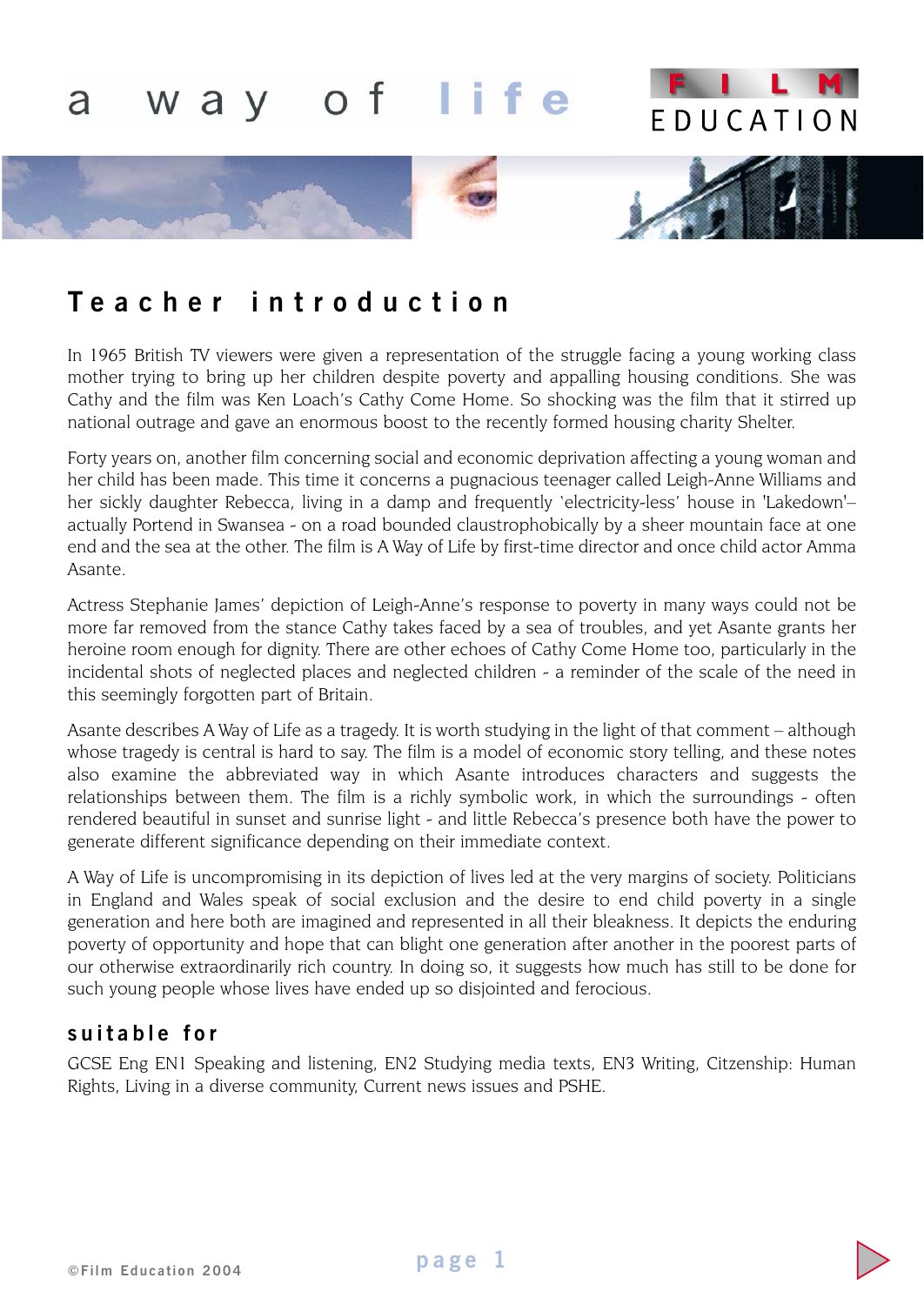

# **Representing Britain**

Amma Asante made a conscious decision to film her story in South Wales. Despite having grown up on the receiving end of racial abuse as a child in South East London, she was determined not to set it in a more cosmopolitan setting such as the Capital, where there might be similar poverty but where the racial mix in the community would perhaps blur the significance she wished to attach to Leigh-Anne and her boys' knee-jerk racism.



What comes to mind when you think of modern Britain? Write down a list of ten things that, for you, encapsulate the British Isles. When you have a list, compare them with your classmates' choices. Your task is then to explain why it is you have made these choices. Why are these places, objects, and people emblematic of this country? How do the things you have chosen reflect your experiences, your family background or the kinds of filtered version of the country you get via the TV or radio?

If you can, repeat the exercise for Wales. Put 'Wales' into a search engine and you will receive links to numerous sites offering you the 'best' of that country online. These provide one perspective. An alternative vision might be derived from local newspapers, social services and health statistics. A search of national stories on the online websites of newspapers such as the Guardian concerning Wales might also reveal the kinds of issues that are not mentioned in the tourist bureaux publications. Construct a two-sided poster of Wales including the traditional cultural elements and the other side; the lives actually lived by many people in the country.

When you have seen A Way of Life consider the impression it provides of life in the UK. Are there elements in the film that occur on your list and some that are absent?

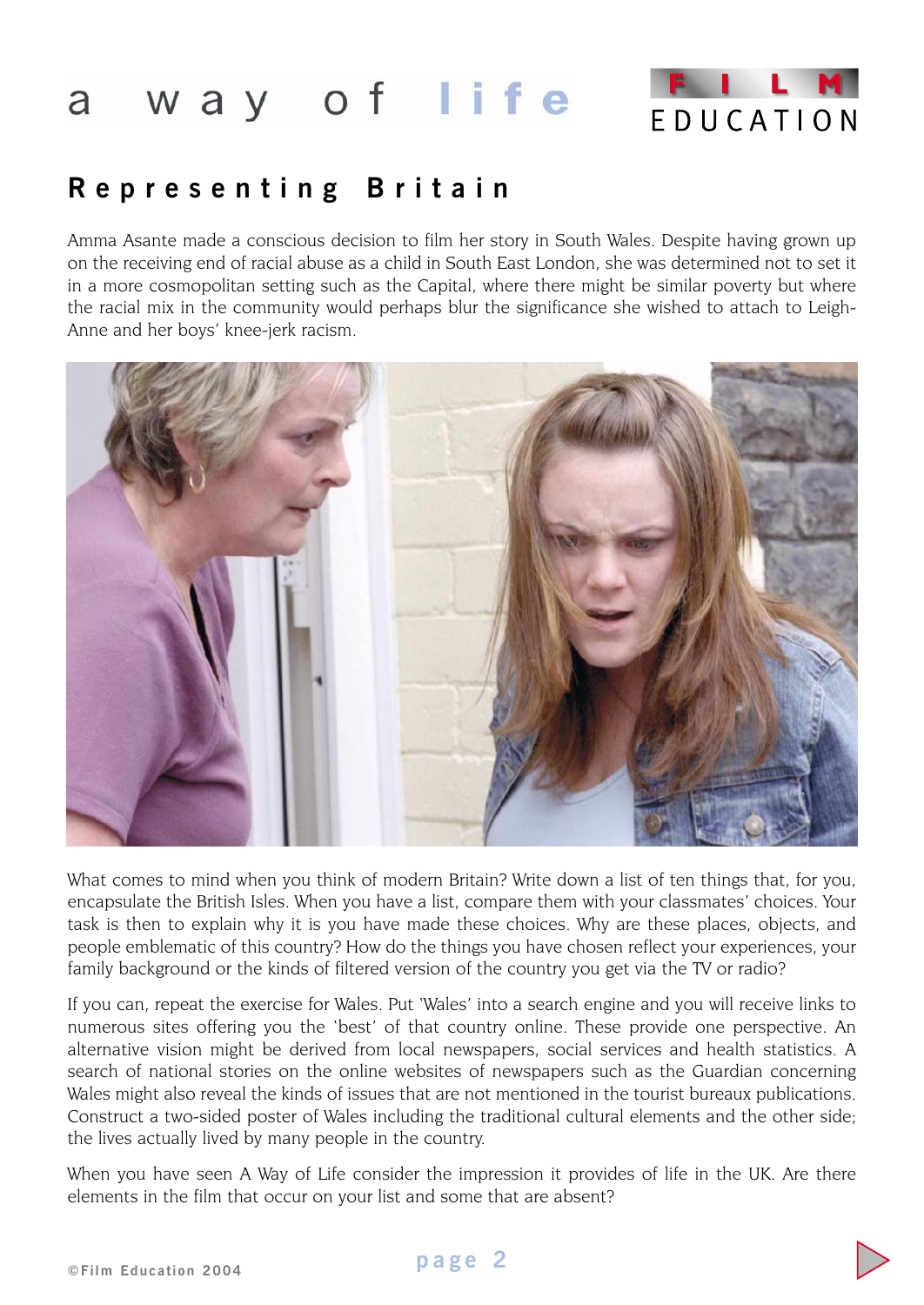

How does Asante use the following settings either to suggest things about her characters' state of mind or attitudes or their circumstances?

- Lynne's Kitchen Café in which we first meet Leigh-Anne attempting to cut the fat off rubbery chicken before feeding it to baby Rebecca.
- The simple playground with swings to which Leigh-Anne retreats to think about her life usually after disappointments such as being refused an emergency payment to cover her electricity costs.
- $\blacksquare$  The pub when Leigh-Anne makes the deal with the older man regarding Helen.
- $\blacksquare$  The canal/river side waste ground where Helen is sold to the creepy man.
- Gelli Street where Leigh-Anne lives.
- The Department of Work office where Leigh-Anne goes searching for extra benefits.
- The buses that Leigh-Anne takes to go into town to see Annette Lewis, her child's grandmother.
- $\blacksquare$  The fish and chip shop where Leigh-Anne and the boys cause trouble emptying rubbish onto the floor and having chip fights.
- The school gate where Gavin meets Julie Osman.
- The police car that arrives at Leigh-Anne's house or the 'bobbies' that interview her on her doorstep.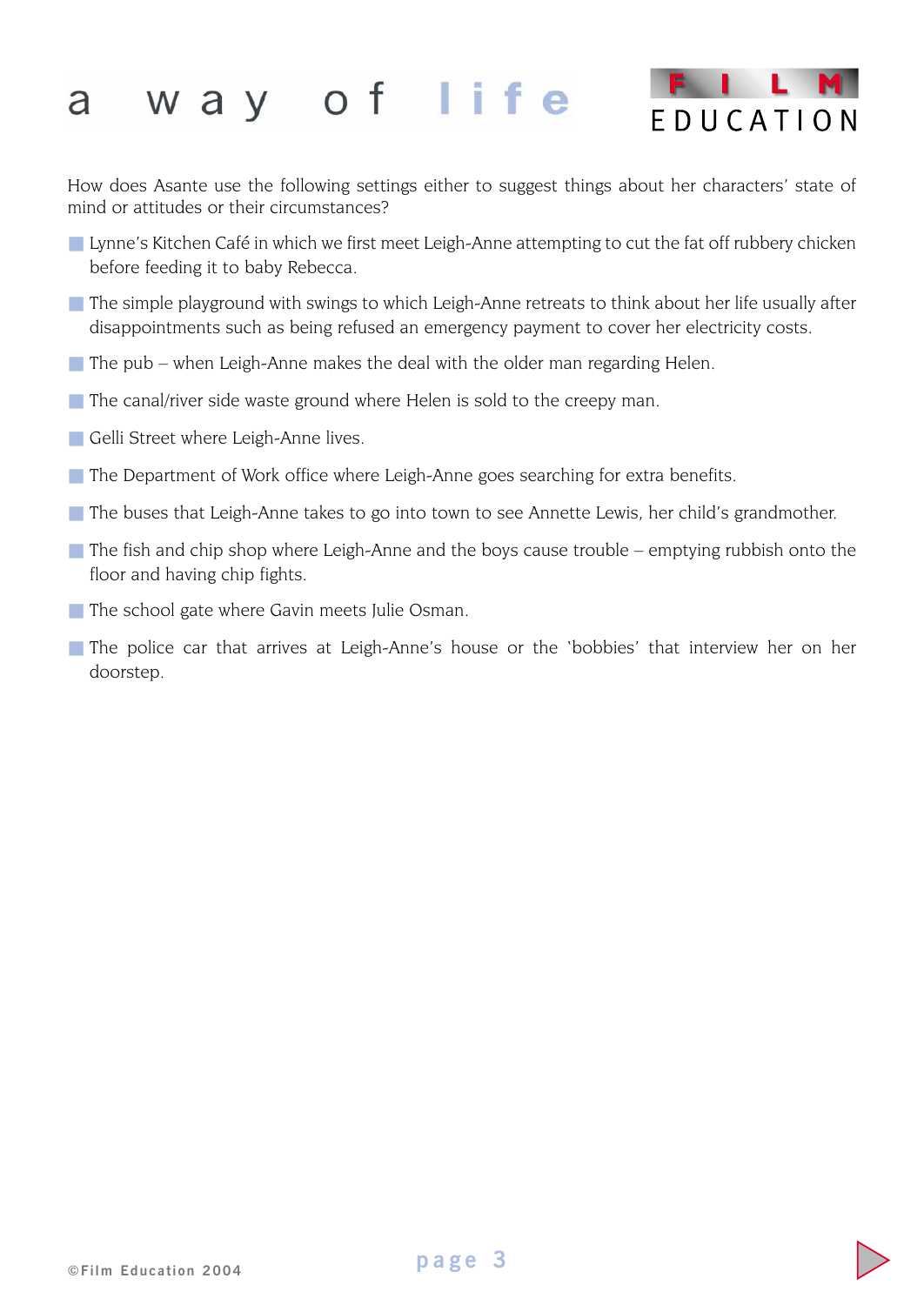

## **What is poverty?**

This may seem like a perfectly obvious question but in fact it is something that is hard to measure precisely. The Government uses a number of measures including a threshold that states people who get by on money that is just 60% of the median income in society are on a low income. (The median – or person in the middle – is chosen because averages can be distorted by a few people on vast incomes at the top end of the scale.) Recently, after housing costs were taken out a lone parent with two children was on the low-income threshold if they had less than £207 coming in per week.

Another way of measuring poverty involves assessing a person or family's 'material deprivation indicators'. These might include someone's quality of housing, his or her ability to go on holiday for a week a year or take a child to a swimming pool once a month.

- What level of income do you think marks the point below which people can be considered to be poor?
- What things might a person have difficulty affording and which (by their absence) could be used to indicate whether they are poor or not?
- What physical characteristics might be used as indicators of poverty?
- What emotional/spiritual/educational or moral indicators (if any) could be used to measure a person's degree of social exclusion? Could such things ever be measured? For example, is being a considerate neighbour a sign that someone is not socially excluded? Is someone's owning books and reading them with a child a sign of their not being socially excluded? Is refusing to have nothing to do with others' criminal activities a sign that a person is less 'impoverished' than those that do?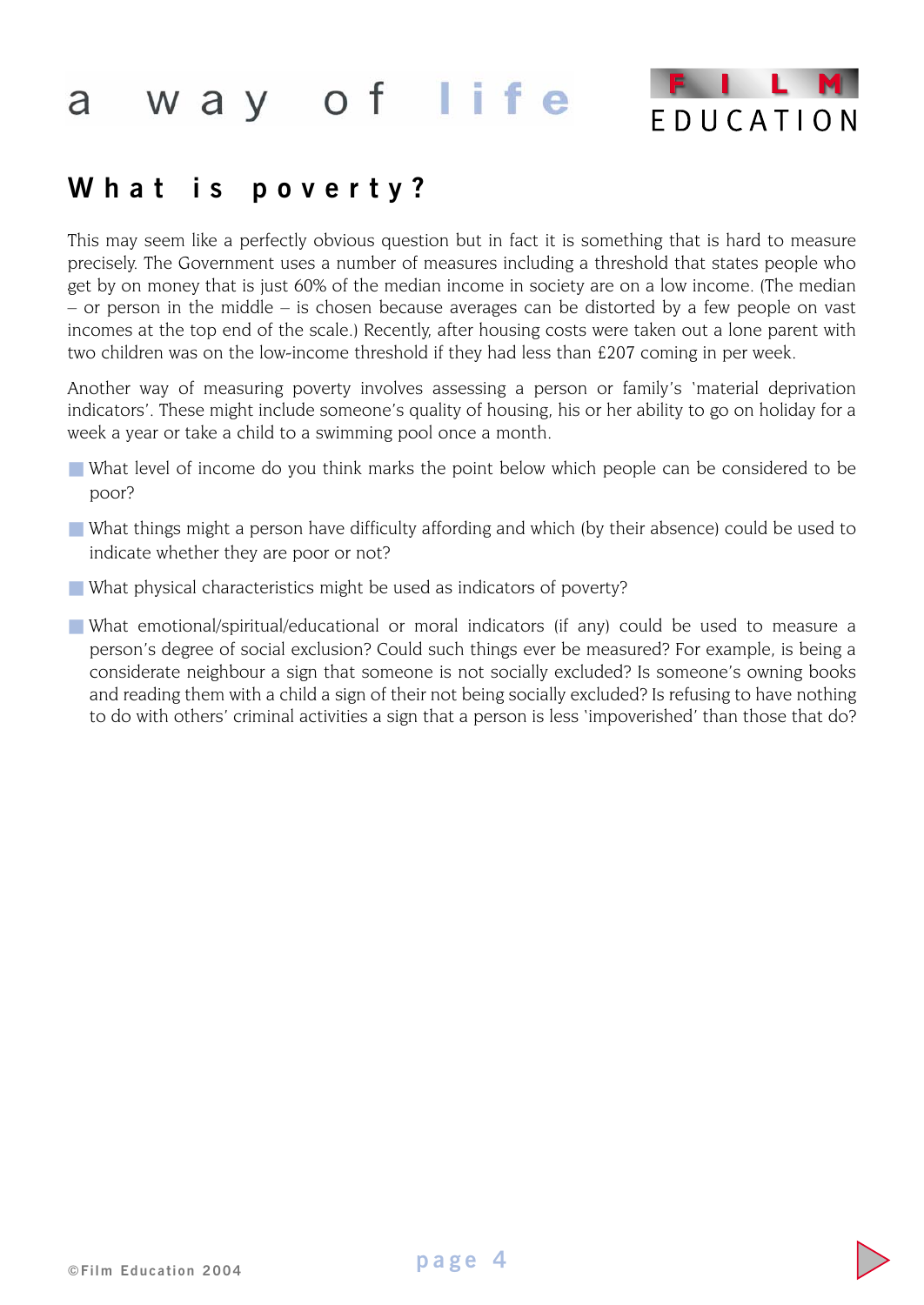

# **Poverty in A Way of Life**

As you watch the film, try to keep a tally of the kinds of things that suggest Leigh-Anne's desperate financial and social circumstances. Make a table using such things as money, health, sexual activity, criminal activity, heat, water, light, household equipment, baby equipment etc. You could also broaden this exercise to include all the other characters in the film, particularly the boys – Robbie, Gavin and Stephen.



How many indicators in your table does the film contain of her social exclusion? What sorts of things do we not see her doing either for herself or with baby Rebecca that might suggest her low income, poor parenting knowledge or limited access to services?

Do you feel Leigh-Anne regards herself as poor? What evidence is there in the film that she feels she is missing out or is made angry or desperate by the situation she finds herself in? What do you feel she is thinking (if anything) in one or more of the scenes in which we see her staring blankly into space – particularly when she sits quietly in the children's playground.

Do you feel Leigh-Anne is trapped by her poverty or could she do more to help herself?

Several times people accuse her directly or by implication of being selfish. Do you think she is? Do you blame her?

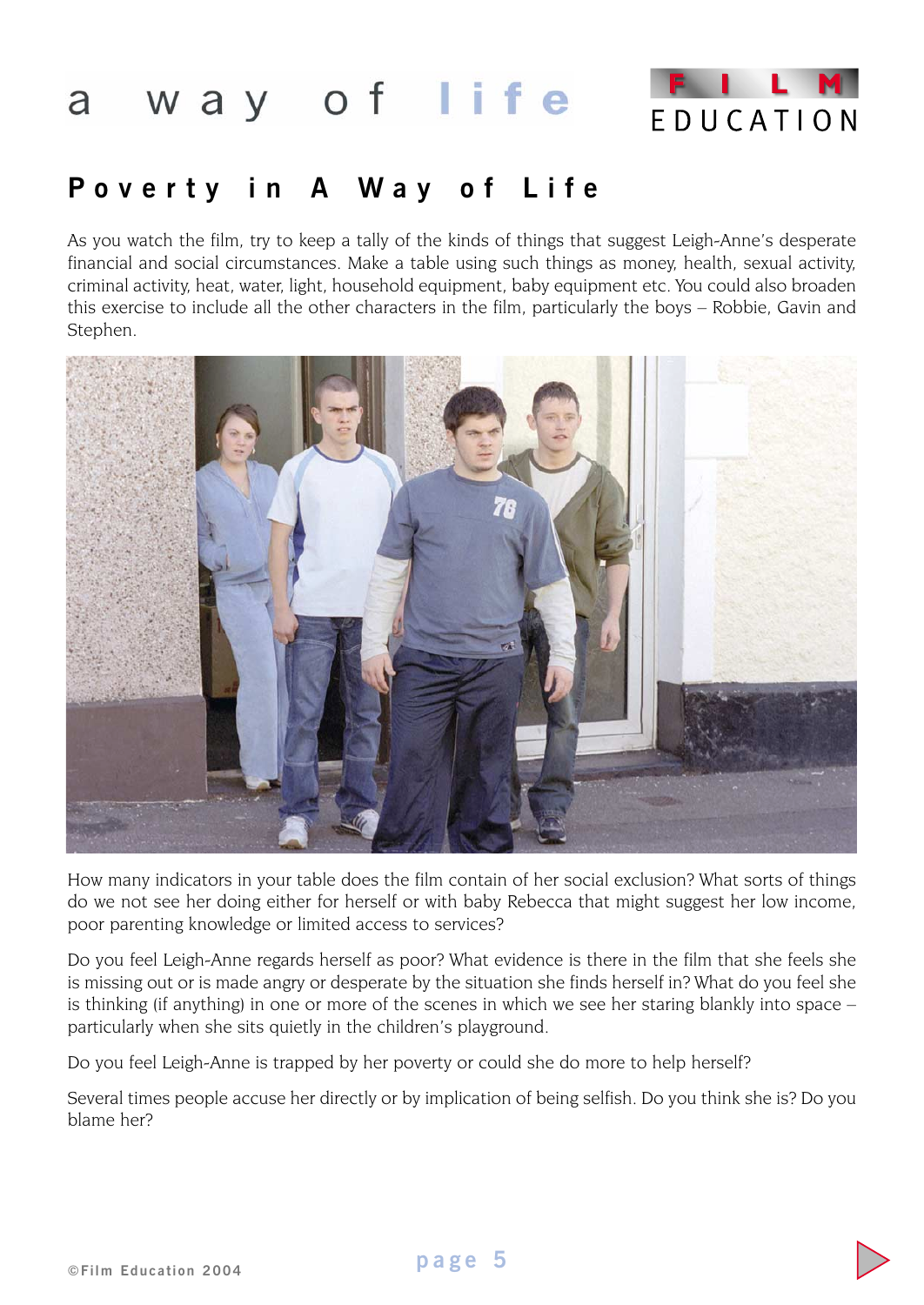

# **Social exclusion perpetuates itself**

One of the key concerns of government is how poverty has a habit of perpetuating itself from one generation to the next. This possibility is clearly raised in A Way of Life. Using the film as your evidence, what suggestions are there that Leigh-Anne, her brother and the other boys Robbie and Stephen are the product of chaotic upbringings?

Do you feel the film is sympathetic to Leigh-Anne and the boys because it tried to provide something of her previous history?



To what extent do you feel the boys are trapped by their circumstances? Consider the following elements of their story and how they function as possible means of escape for them. How does the film present these different 'opportunities'? Do you think it wishes us to feel they could be liberating or are they all ultimately futile?

## **Robbie's desire to get away from South Wales**

There is an important scene in which he attempts to discuss his plans with his mates. What do you feel this scene reveals about his ambitions and the chances that they will be realised?

Later he attends an interview at an old people's home. How does this scene reflect the difficulties that he has breaking out of his personal trap in Lakedown? Do you feel the nursing home administrator is correct not to employ him? Do you feel the film is sympathetic to her when she makes the decision she does? What is the effect of the sudden cut that jumps us from the interior scene to the exterior with Robbie marching off down the road? Why does the camera linger on Robbie as he makes his way into the distance?

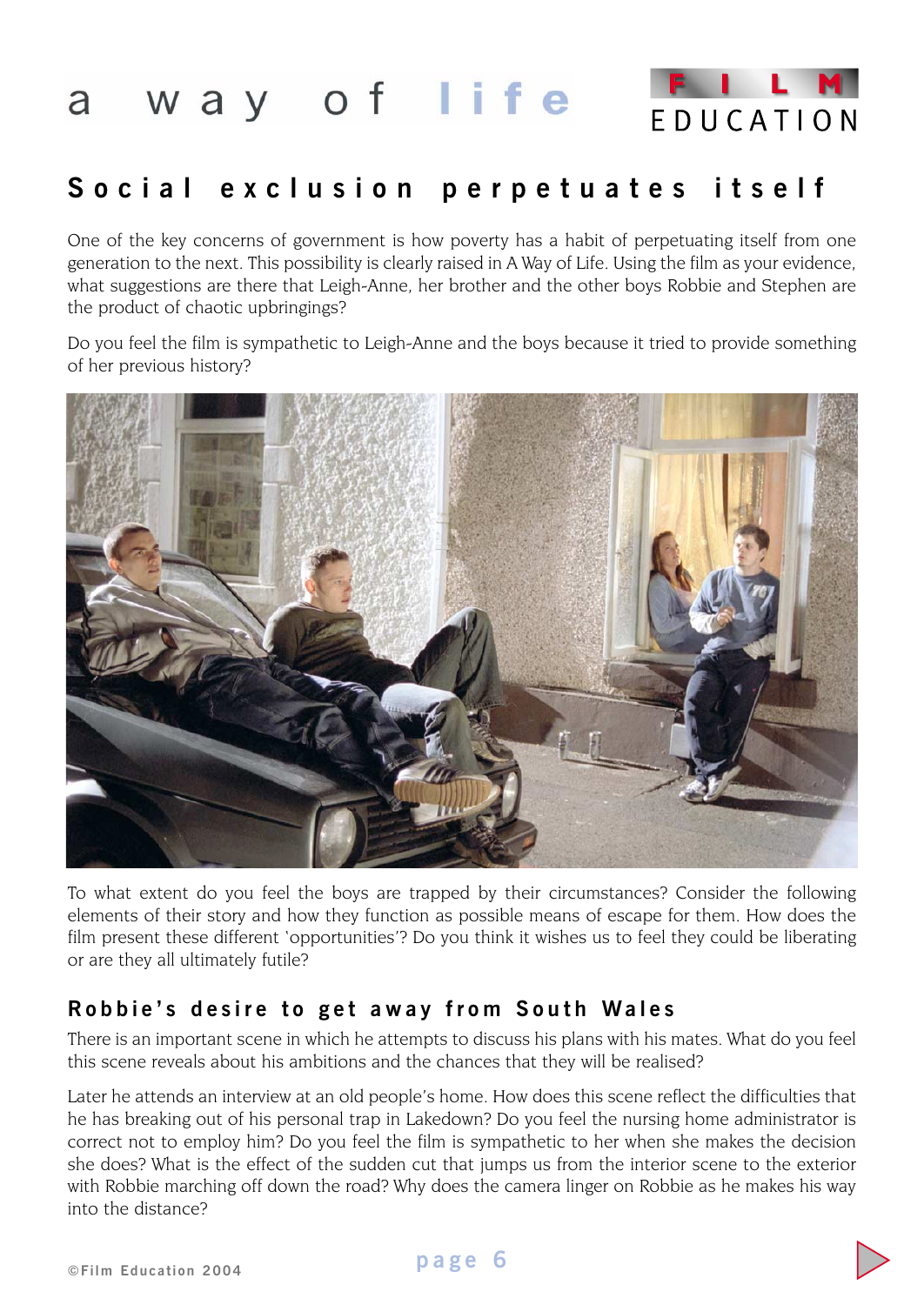

## **Gavin ' s love for Julie Osman**

Given the attitude that Leigh-Anne and the others have to Julie's father, it is not surprising that this relationship does not offer up much in the way of hope or escape for Gavin. But there is a sense that this is the one good thing in his life at times – born of positive emotions that actually transcend, albeit only temporarily, the barriers that others in his group are erecting between themselves and the Osmans. Despite this what hints are there that the relationship will not be robust enough to offset all the negativity that surrounds Gavin?

Consider, for example, the early confrontation between Leigh-Anne and Julie regarding Leigh-Anne's use of Helen? Then there is the setting in which Gavin and Julie finally come together – do you feel that it provides a hopeful backdrop to their relationship? Again, their embrace in the street, Julie perched on a dumped washing machine is potentially symbolic too. Finally, what of the 'condom' conversation the two of them have when beginning their lovemaking – is that a sign of a maturity and respect that is likely to carry them both beyond their present circumstances?

## **Stephen ' s desire to free himself of his surname – Rajah**

He alters his surname by deed poll to Hughes so that he can pretend he is son of Mark Hughes – the Welsh national football team coach at the time when the film was being made. What potential do you feel this endeavour has to help Stephen out of his present predicament?

What do you think the care home manager feels about Stephen's desire? Immediately before we see Stephen receive his first news of his application, we witness him in a vicious fight with a fellow hostel member over a mobile telephone. How does this add to or subtract from the hopes Stephen attaches to his name change?

What is significant about the fact that it is Stephen that wrecks Gavin's singing of the Welsh hymn when they are all gathered at Leigh-Anne's house after their successful delivery of the fridge? The words of the hymn were written incidentally by a John Hughes: 'Guide me, O thou great Jehovah, /Pilgrim through this barren land. /I am weak, but thou art mighty; /Hold me with thy powerful hand. /Bread of heaven, bread of heaven, /Feed me till I want no more; /Feed me till I want no more.' Gavin changes the words of the chorus to 'Shag me till I want no more'.

To get closer to this moment in the film, try to find and download the full lyrics of this hymn off the internet. On several occasions Gavin is shown looking at the stars. Similarly, the camera often dwells on Leigh-Anne as she stares into space after one or other crisis in her life. In some respects the hymn is a hint of past consolations for poor people in Wales who had their faith and a strong sense of identity that came from community and church. Do you get any sense that that self-respect and mutual support and shared outlook of previous generations have survived through to the present to offer solace to Leigh-Anne and her boys?

Finally, what of Stephen's part in the attack on Hassan Osman? To what extent is this a fundamental attack on himself?

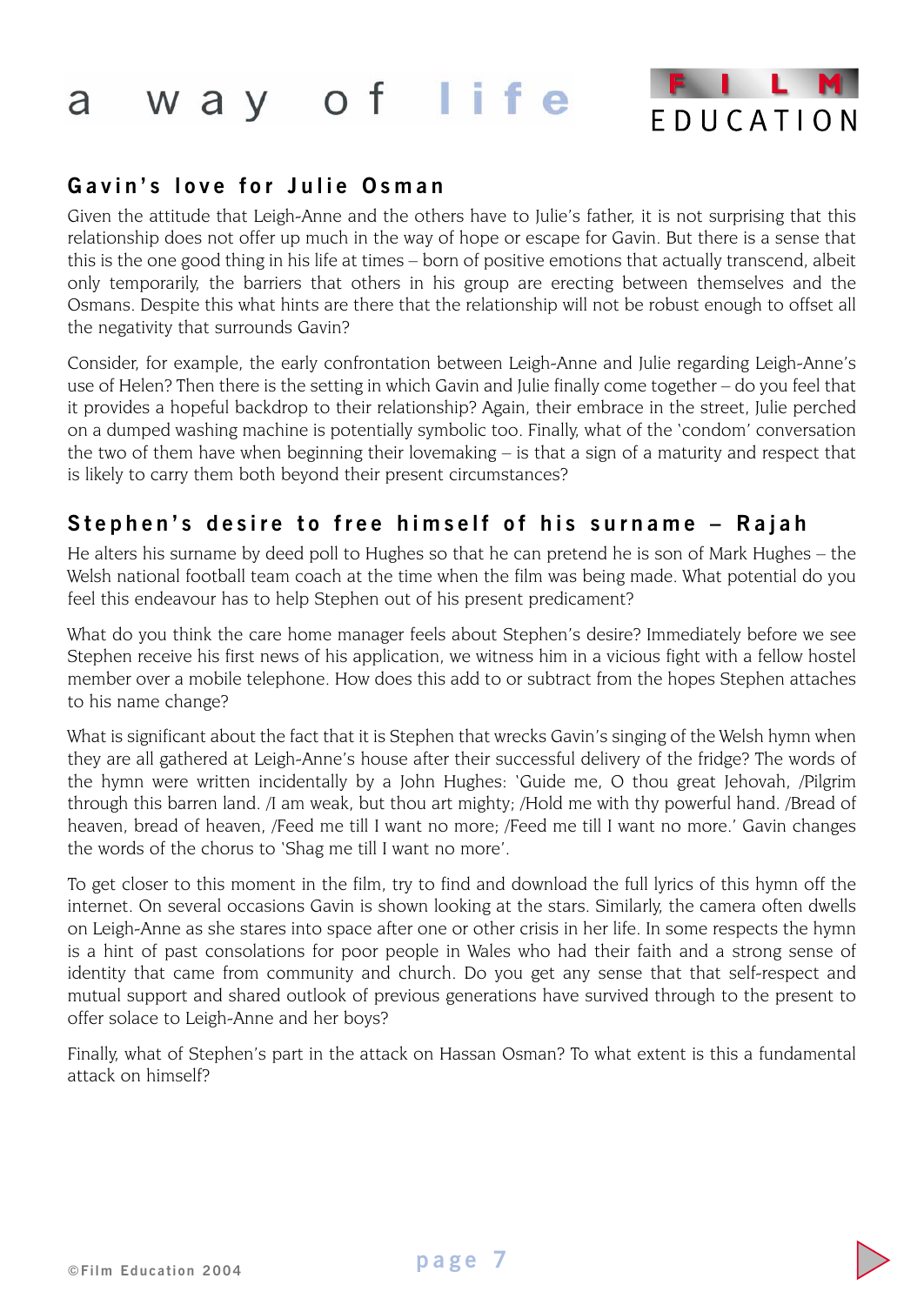

## **Leigh-Anne as mother hen**

This is how the actor Nathan Jones (Gavin Williams, Leigh-Anne's brother) describes her, but is this an accurate portrait of her role in the film? She may sleep in a bed with a large furry, red heart on the wall next to it, but is she all heart? Write down as many examples of where she appears to nurture her brother and friends or offer them truly selfless help or support. Catalogue the times when she directly or more subtly resents or seeks to undermine their goals. For example, there are scenes in which she opens her house to her brother and the other boys, but there are also times when she directly belittles their goals or demands their loyalty to her own twisted vision of the world.



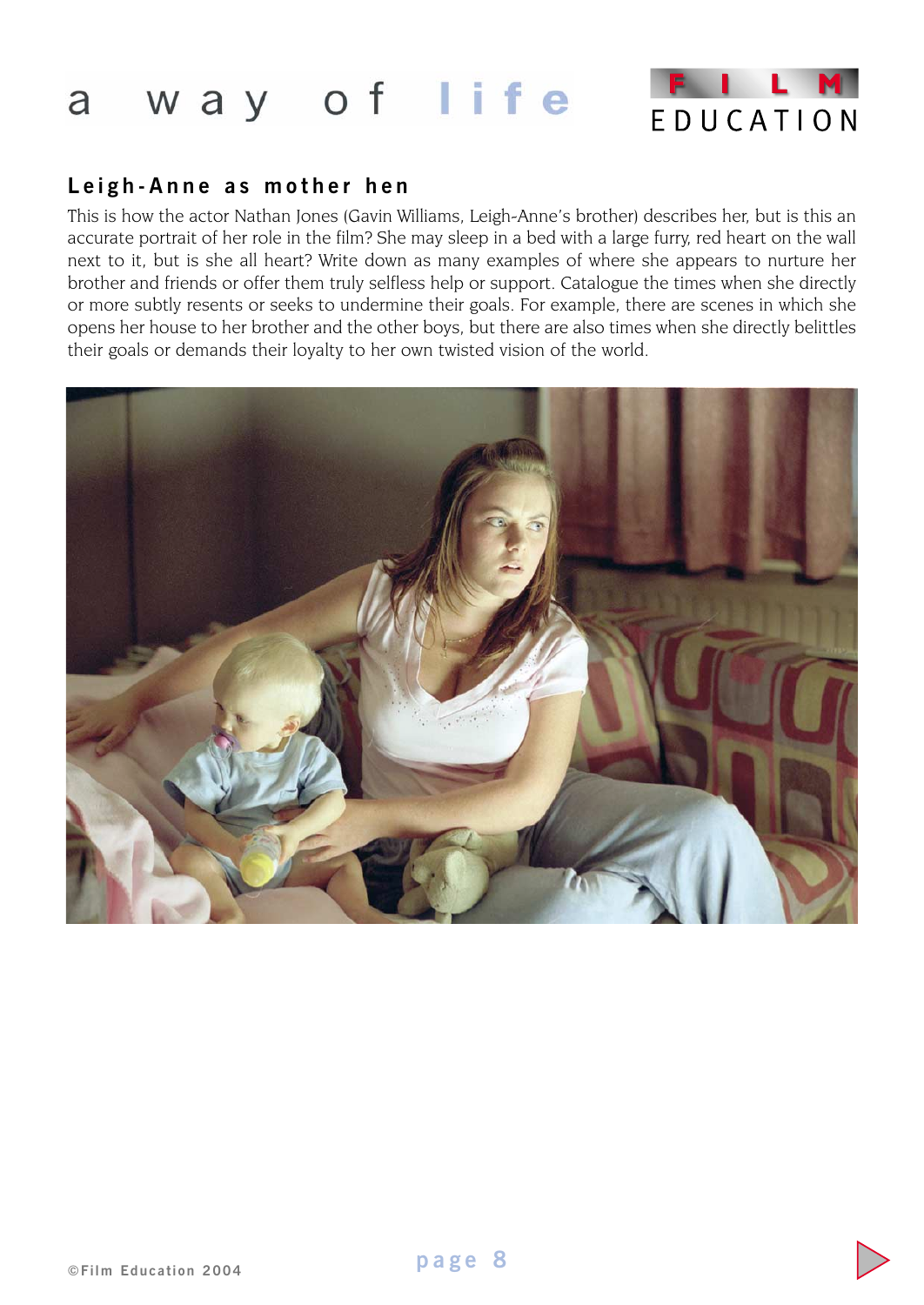

## **Poverty and violence**

Do you feel that the violence in the film is justified? Yes – it fulfils important narrative functions, creating the final tragedy, but is it unfair of the filmmaker to suggest that for those living pretty near the bottom of society's heap, violence is an inevitable part of their lives and a key means they have of asserting themselves in the world? Do you feel the film suggests this?

What do you find the most shocking aspects of the violence you see in the film?

- The fact that the attack on Hassan Osman takes place on a leafy suburban road, not in some dingy alley?
- The fact that the circumstances that generate the attack are so fuelled by chance.
- The fact that the boys as they run after Osman, ritually and pre-meditatively pull their hoods over their heads, almost in one synchronised action. The implication is that this is a well-developed instinct in them, one that they know how to execute while covering themselves from easy identification.
- The fact that a little boy and Rebecca, from whose perspective several of the shots during the scene are filmed, witness the attack?
- $\blacksquare$  The fact that in the fight Julie gets kicked in the face.
- $\blacksquare$  The fact that it is Leigh-Anne that delivers 'the coup de grace' kicking Osman when he is entirely defenceless. Do you feel it is worse that it is Leigh-Anne, a girl, who is a part of the violence? There have been a number of well-publicised cases recently in which gangs including girls have attacked people. Would the press have been as interested in such stories had girls not been involved?
- The fact that the boys (Gavin excepted) are next seen tucking into a shared bowl of chips. Robbie's clothes are clearly still covered in Osman's blood.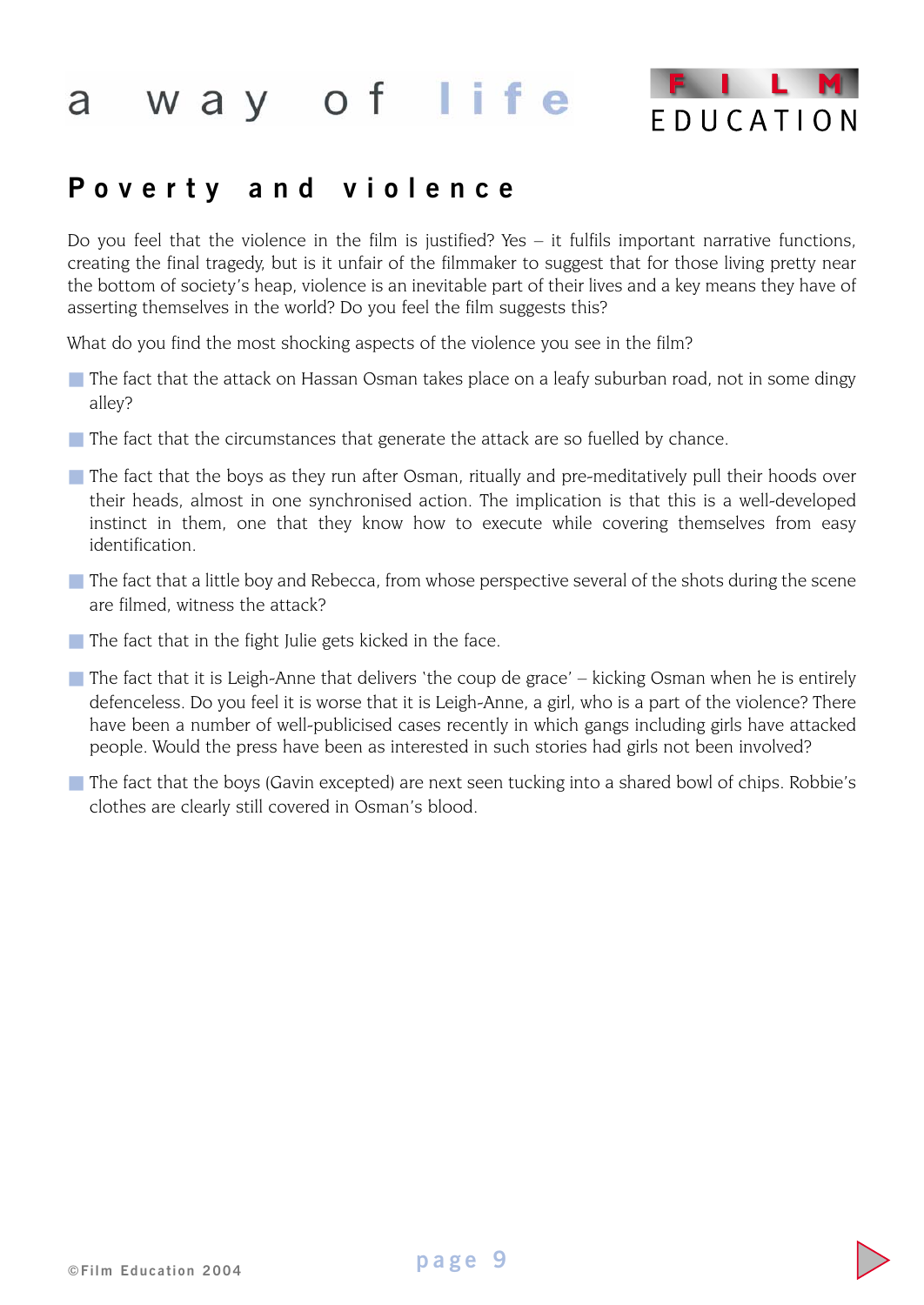

## **Poverty and sex**

The sex in A Way of Life is portrayed in several ways. We have at least three explicit moments in which characters have sex, but the occasions are treated in very different ways. Here are these moments plus some other occasions that may have sexual overtones – your task is to discuss the way they are portrayed and/or the function (job) they perform in the film as a whole? For example, these moments may develop our understanding of the characters involved and of the person from whose point of view we are witnessing these scenes?

- We see the consequence of Leigh-Anne's involvement with Dylan Lewis (mentioned in the script only) in the shape of Rebecca, but what sense of any joy 'in her making' is there, if any?
- We see the sex between the man and Helen behind the pub. Leigh-Anne noticeably turns away from this scene and we are put in a voyeuristic position staring at it occurring behind her. How does the setting and the manner of the performance of this scene suggest its ugliness?
- We see the sex between Leigh-Anne and Stephen, witnessed through a crack in the door by Robbie. How is Leigh-Anne's behaviour represented and why does she do it? What is the 'meaning' of the sex, given that it is through Robbie's eyes that we witness it?
- How is the sex between Julie and Gavin presented? In what way does it differ from the previous incidents? Why were they so public and this occasion was by contrast dealt with so discreetly?
- What do we gather from the exchanges between Leigh-Anne and her stepfather when she goes around to visit her sister? He holds her against the door near the end of the scene when searching her for something she has taken and the moment is significant on a number of levels, perhaps?

## **Mise en scene**

Discuss the impact of the settings on the impact of the sex scenes we witness in the film. In what way does the environment associated with Julie and Gavin's scene contain both negative and positive messages about their relationship and its prospects? What do you make of the set elements that are prominent in this scene and make up its 'mise en scene' such as the cowboy model, the dartboard, or the candles? Julie's clothes are also significant – her top carries the motif of a spangley butterfly? Of course, this might have been a chance thing, but there is something quite symbolic about her character, the motif of stars in the film and her t-shirt at this key moment? That butterflies are also very delicate is suggestive too, perhaps?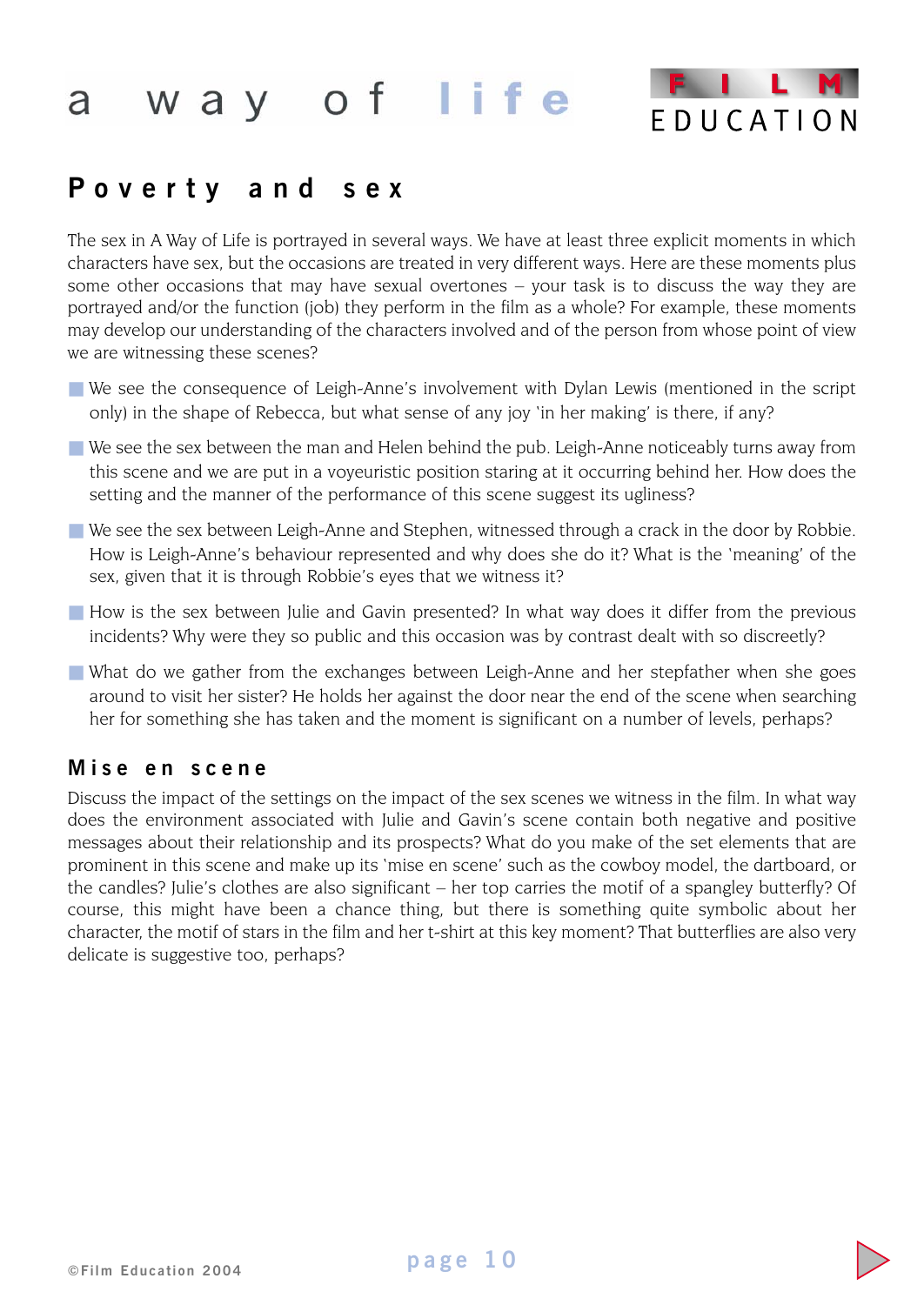

# **Poverty and affection**

There are not many moments in the film in which characters share moments of intimacy or affection. When they do occur they are all the more remarkable. As you watch the film write down any examples of touches, affectionate kisses and acts of gentleness or playfulness in the left-hand column. Use the other column to record moments of aggression (word and deed) over and above the most obvious acts of violence discussed in a previous exercise.

| Affection | Aggression |
|-----------|------------|
|           |            |
|           |            |
|           |            |
|           |            |
|           |            |
|           |            |
|           |            |
|           |            |
|           |            |

What, looking back at the tally you have accumulated in the table do you feel is the dominant form of exchange between people in the world of the film?

Can you spot in this list any additional reason why Leigh-Anne feels so antagonistic towards Julie and her father? When she witnesses them having a sponge fight while washing Osman's van, her attitude to them hardens and she indulges in the first outright act of violence against them – scratching the side of the van with her keys. Why does she do this? Is her ensuing racism a mask for something else she hates about them and lacks in herself?



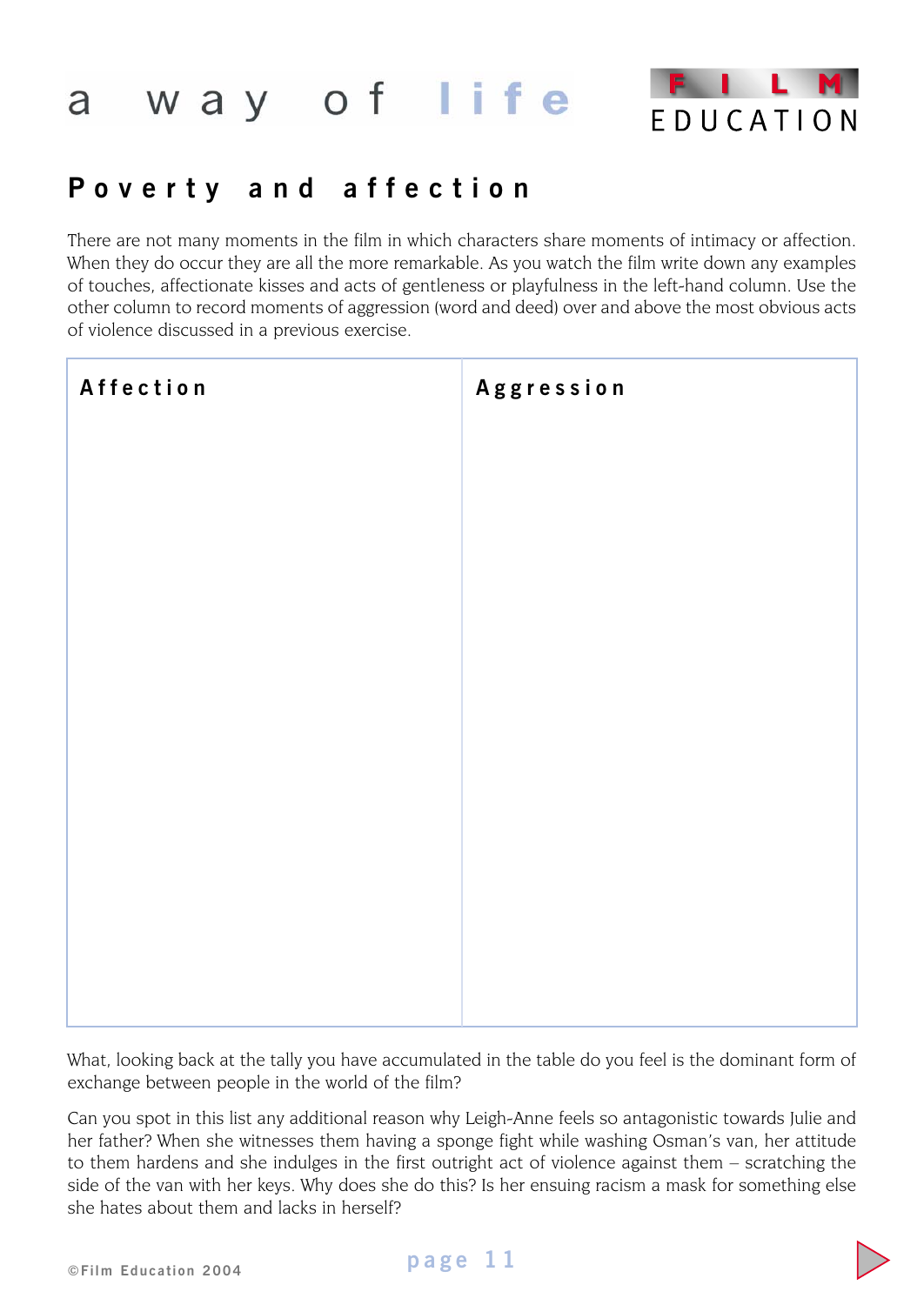

## **Poverty and beauty**

Are poor people capable of creating beautiful things or of appreciating beauty? Do you feel the film contains moments when either of these takes place? Make a list and then analyse what these moments, such as the time when the boys look at the stars from outside Leigh-Anne's home, actually signify for the characters involved. Under arrest, Gavin will again look at the stars, what does this moment signify?

Throughout the film, scenes cut to long shots of the docks and the estuary at the bottom of Leigh-Anne's road and around her hometown. Often they are filmed in silhouette against brilliant sunsets. But what do you make of these moments? Keep a checklist of them, indicating what has happened immediately before and occurs immediately after. Then look back to see whether or not the significance of these views alters dependant on when they occur in the story. At times perhaps they are straightforwardly beautiful, at other times they are suggestive of something beautiful the characters consistently fail to see and at other times they are a hint of how trapped the characters are?

## **Poverty and joy**

There is not much out and out joy in the film, but there are two significant moments of innocent joyous release for characters and both of them are occasioned by music. The first sees Leigh-Anne bouncing on her bed. The second comes after Leigh-Anne runs off with Rebecca from the hospital and is picked up by the boys in a car. Study these two scenes and discuss what impression you get of the characters at this point and whether or not these moments are unequivocally joyous or contain within them still some of the characters' desperation?

# **Telling tales**

In her notes to the film, director Amma Asante suggests that it is a tragedy. This is a term that is often overused, but it may be a useful way of understanding the way in which the story is arranged in the film.

Match the following statements to events in the film, if possible. Do they all apply?

- In all tragedies there is a leading character that enjoys authority and respect.
- This character often contains a fatal flaw in their character that allows them to set in motion the ensuing tragic events.
- In an effort to avoid the thing they most fear, the tragic figure often manages to make that thing happen.
- In tragedies, the leading tragic figure is often governed by fate or chance.
- In tragedies, the leading tragic figure often realises his/her error in a moment of shock and horror.
- $\blacksquare$  In tragedies, the final desperate end, is meant to be cathartic allowing the audience a sense of emotional release?

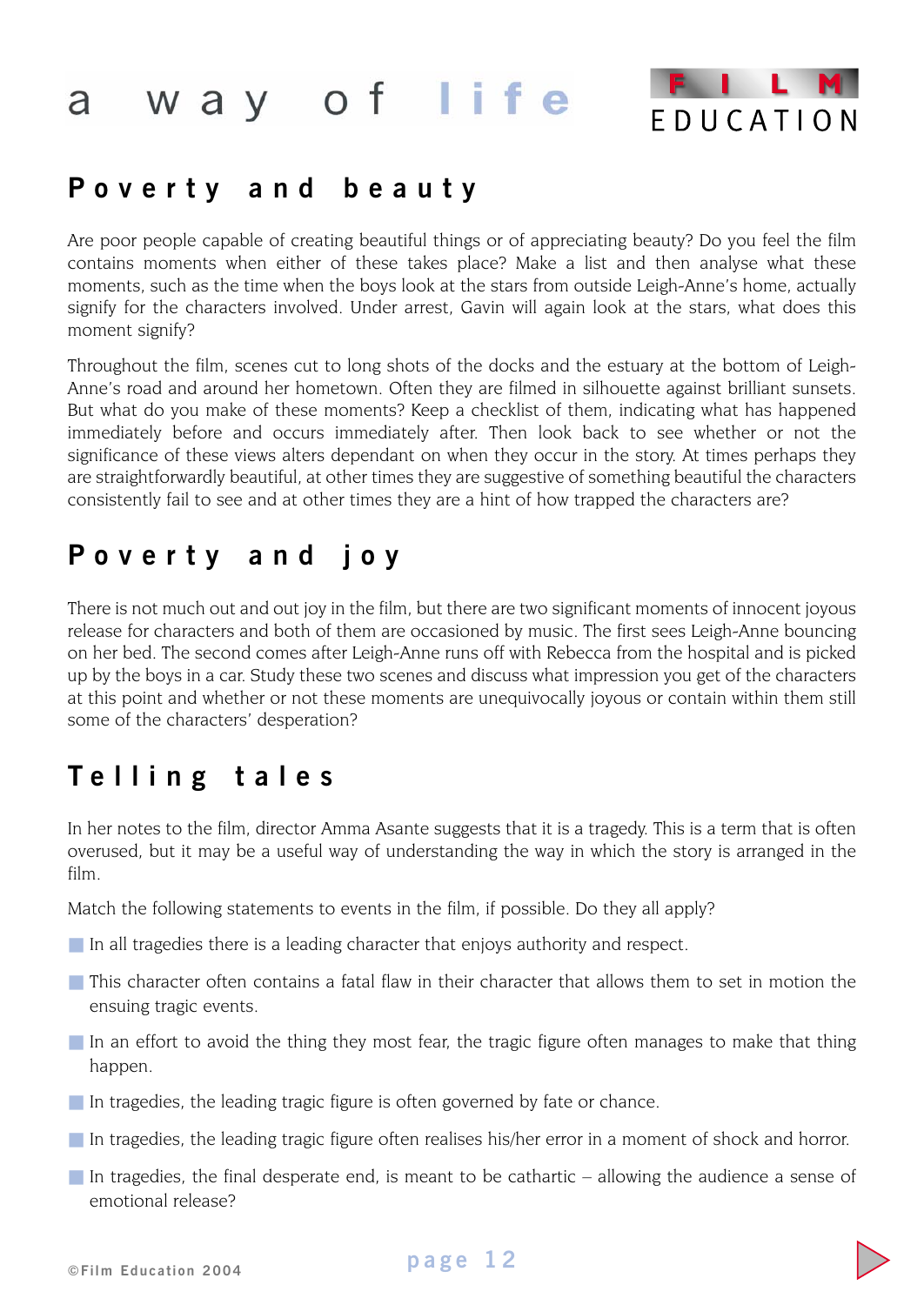

## **The functions of Rebecca**

At one level, of course, little Rebecca is just a little baby in the film. But A Way of Life is also a piece of artistic fiction in which even the most innocent seeming events can take on added significance. One of the most important sources of meaning in the film is Rebecca.

Your task is to note down as many of the moments in which Rebecca appears. Then consider how her innocent presence adds an extra dimension to the scene that is going on around her?

## **Rebecca ' s appearances significance**

Rebecca in café reaching for sausage across the table.

Rebecca being pushed in a pram back home along a bleak road bounded by dry grass and beyond that a leaden stretch of water with cranes and other industrial buildings and machinery beyond.

This is Rebecca's first appearance. Her environment is hardly ideal. The table is dirty and the food inappropriate. Leigh-Anne makes an effort to parent her, ensuring she cannot reach the greasy sausage and attempting to strip the worst of the fat of the bacon before feeding her with what remains. She then lights a cigarette next to Rebecca. She then glances out of the window and sees a very young boy being reprimanded by a policeman – her future will involve the police, but is this also a hint of the kind of life Rebecca can expect as she grows up?

What do you feel Rebecca's chances are in this kind of environment? Is it important to have access to beauty as you are growing up?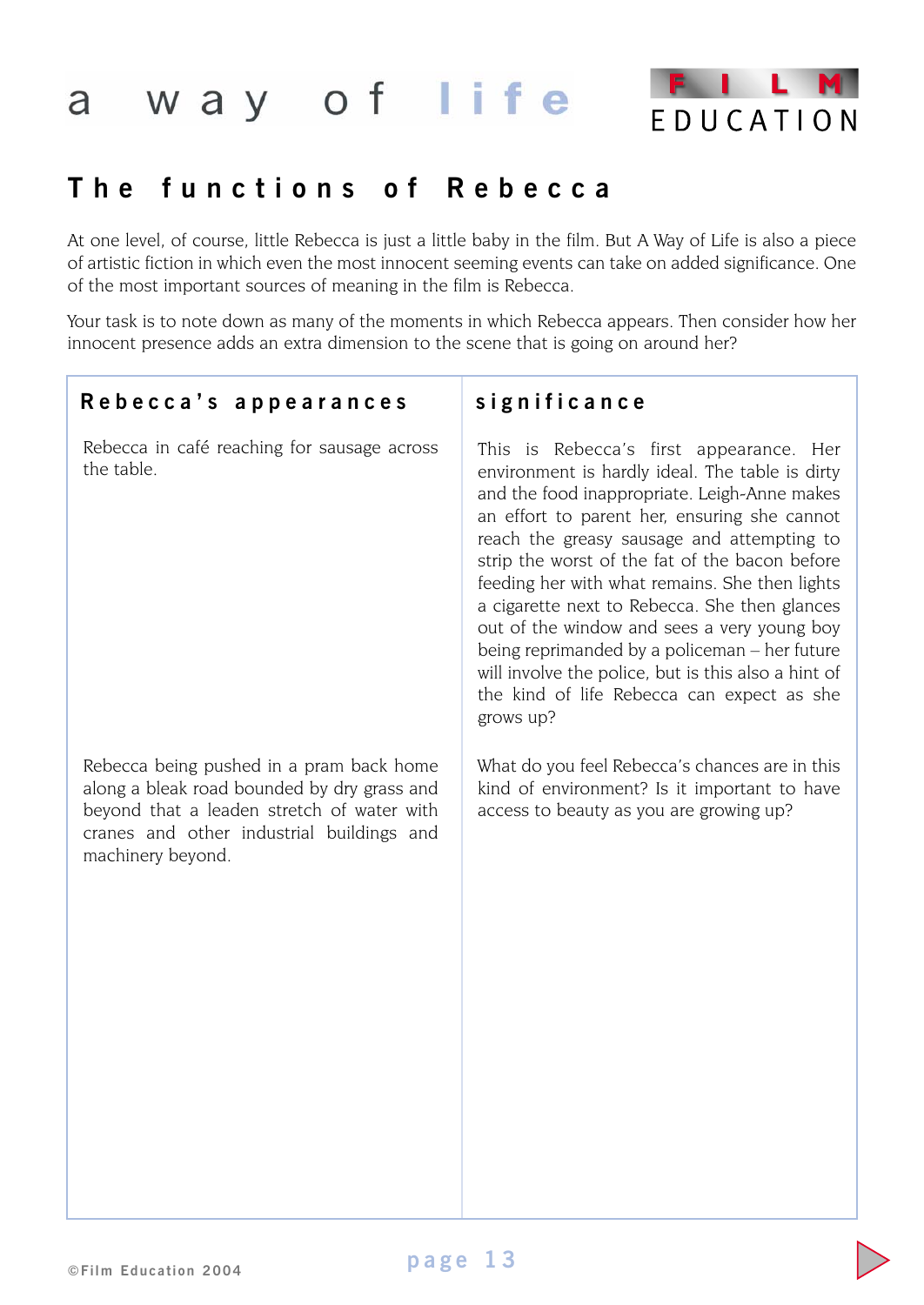

| Rebecca's appearances | significance |
|-----------------------|--------------|
|                       |              |
|                       |              |
|                       |              |
|                       |              |
|                       |              |
|                       |              |
|                       |              |
|                       |              |
|                       |              |
|                       |              |
|                       |              |
|                       |              |
|                       |              |
|                       |              |
|                       |              |